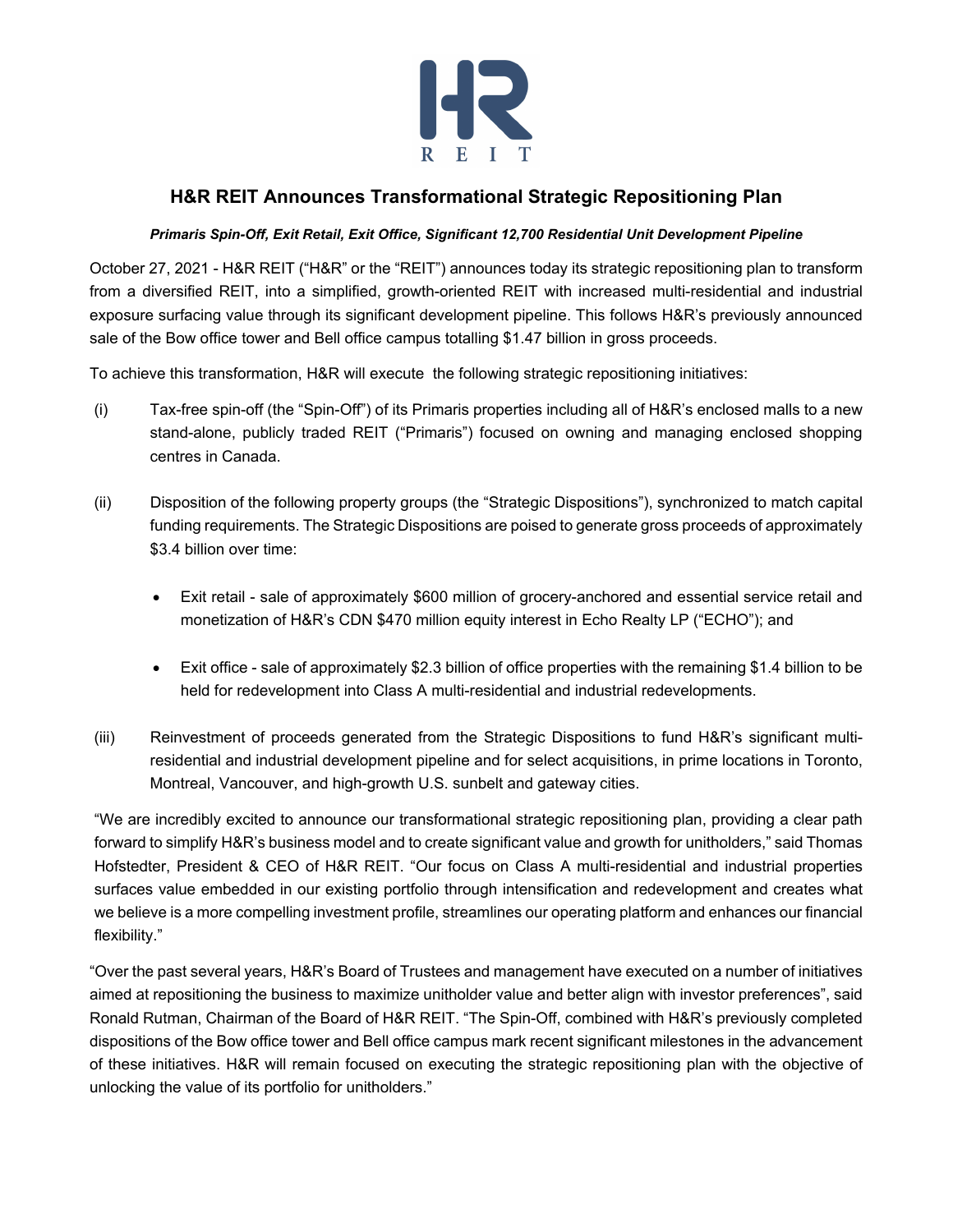### **STRATEGIC REPOSITIONING BENEFITS:**

- **Greater exposure to higher growth multi-residential and industrial assets, with reduced exposure to retail and office properties.**
- **Enhanced major market presence in the Greater Toronto Area and high-growth U.S. sunbelt and gateway cities and immediate reduction of Alberta exposure to 7% of investment properties post Spin-Off.**
- **Improved proforma balance sheet enhances financial flexibility to execute on growth while maintaining H&R's current investment grade credit rating.**
- **Upon completion of the Spin-Off, the combined annual distributions of H&R REIT and Primaris are anticipated to total \$0.72, up 4.3% from the current \$0.69 per H&R unit. H&R is anticipated to distribute \$0.52 per annum while Primaris is anticipated to distribute \$0.20 per annum.**

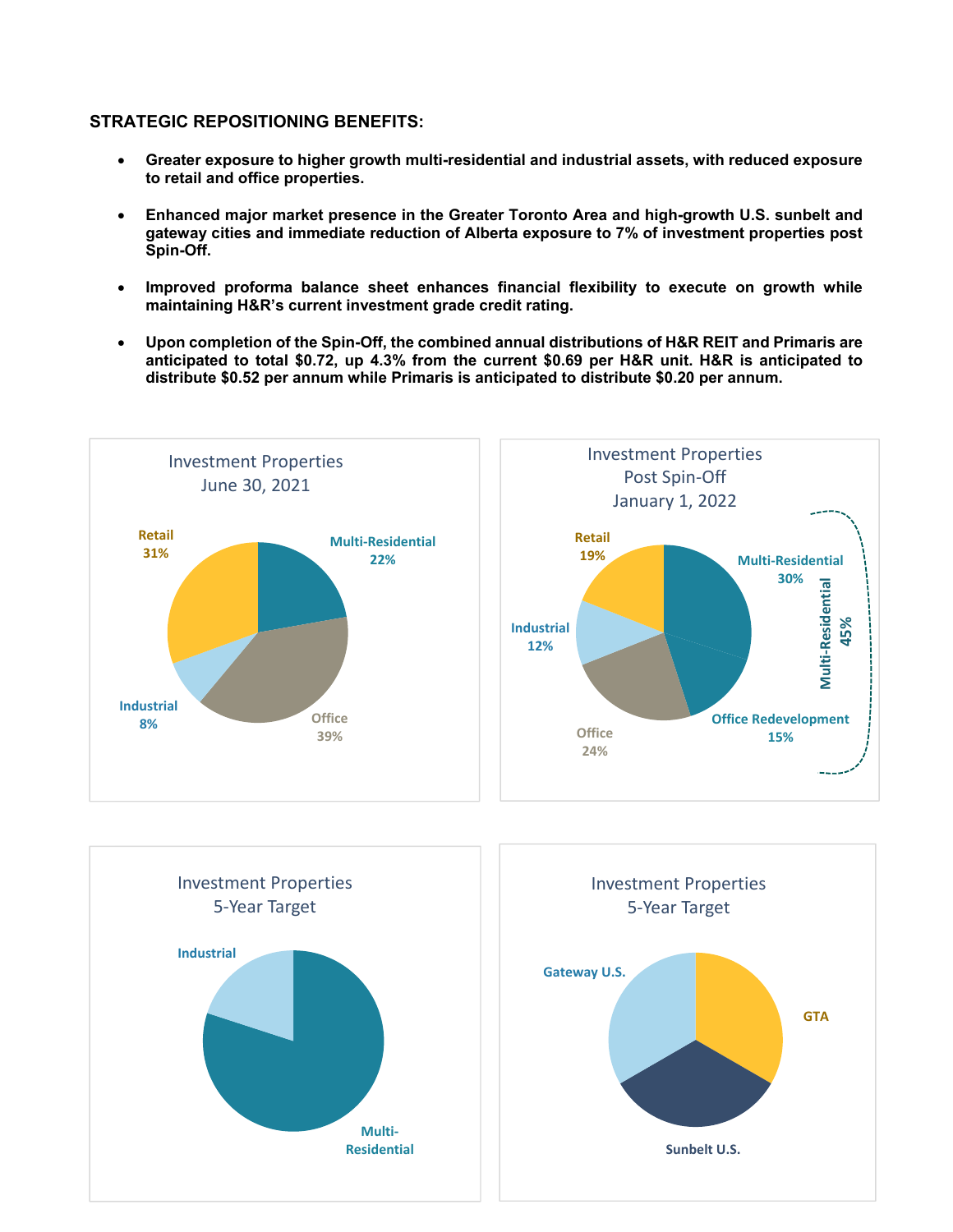|                                                              |               | Post Spin-Off   |               |
|--------------------------------------------------------------|---------------|-----------------|---------------|
| <b>Key Metrics</b>                                           | June 30, 2021 | January 1, 2022 | Impact        |
| Reduce Calgary Office Exposure                               | \$1.1 billion | \$372.5 million | $\varnothing$ |
| Reduce Retail Exposure                                       | \$4.0 billion | \$1.8 billion   | $\oslash$     |
| Improve Balance Sheet - Debt/EBITDA <sup>(2)</sup>           | 10.0x         | 9.5x            | $\varnothing$ |
| Enhance Growth Profile – Same-Asset Property Operating       |               |                 |               |
| Income (Cash Basis) $(2)$                                    | $0.4\%^{(1)}$ | 3.0%            | $\varnothing$ |
| Conservative Payout Ratio as a % of FFO <sup>(2)</sup>       | 44.9%         | 40-50%          | $\varnothing$ |
| Reduce Leverage - Debt to Total Assets <sup>(2)</sup>        | 50.0%         | 46.8%           | Ø             |
| Improve borrower profile – Unencumbered/ Unsecured) $(2)(3)$ | 1.7x          | 2.0x            | $\varnothing$ |

(1) Six-year 2014-2020, Same Asset property operating income (cash basis) average.

(2) These are non-IFRS ratios, comprised of non-IFRS measures. See "non-IFRS Measures" below.

(3) Excludes ECHO.

## **H&R REIT STRATEGIC REPOSITIONING PLAN**

### **EXIT RETAIL THROUGH SPIN-OFF AND DISPOSITIONS:**

#### **Primaris Spin-Off Transaction:**

H&R intends to spin-off its enclosed mall portfolio and together with Healthcare of Ontario Pension Plan ("HOOPP") create Primaris. Primaris will own interests in 35 properties with an appraised value of approximately \$3.2 billion encompassing 11.4 million square feet of gross leasable area ("GLA"). H&R will contribute 27 properties with an appraised value of approximately \$2.4 billion and HOOPP will contribute eight properties with an appraised value of approximately \$0.8 billion. H&R's secured debt will be reduced by approximately \$579 million for the outstanding mortgage balances on the Primaris properties. H&R has applied to the TSX for the listing of Primaris units on the TSX with the ticker PMZ.UN, following the expected closing in late December 2021 or early 2022. The listing will be subject to the TSX's customary listing approval requirements.

## **Disposition of High-Quality Grocery-Anchored and Essential Service Retail Properties to Fund Developments:**

### **Retail Property Dispositions:**

In aggregate, H&R's grocery-anchored and essential service retail portfolio includes 56 properties located primarily in Ontario, encompassing 2.8 million square feet of GLA which represent a fair value of approximately \$600 million at June 30, 2021.

H&R's 33.6% ownership interest in ECHO Realty LP, a privately held real estate company with a portfolio of 237 grocery-anchored shopping centres primarily occupied by Giant Eagle, Inc., one of the largest supermarket chains in the United States. The portfolio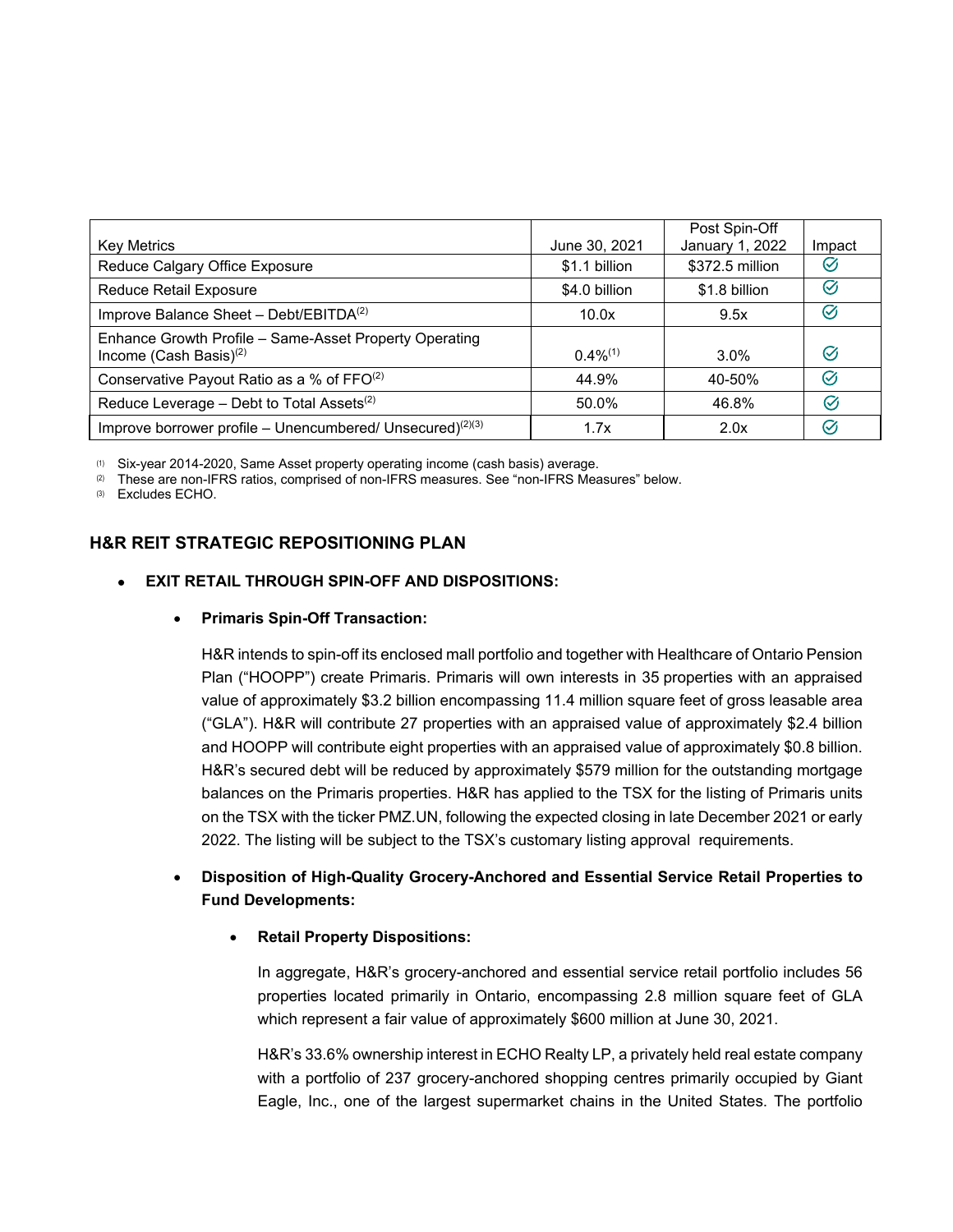encompasses 2.9 million square feet of GLA, and an equity ownership interest of approximately \$470 million at June 30, 2021.

### **EXIT OFFICE THROUGH DISPOSITIONS AND RE-DEVELOPMENT:**

### **Office Properties to be Sold to Fund Developments:**

The office assets to be sold over time comprise 15 properties, encompassing 4.2 million square feet of GLA with a weighted average lease term of 9.5 years. These properties with an average occupancy rate of 99.5% are located in major urban markets with high-credit quality tenants, and represent a fair value of approximately \$2.3 billion at Q2 2021.

## **Office Properties held for Re-development into Class A Multi-Residential and Industrial Redevelopment:**

12 office properties representing a fair value of approximately \$1.4 billion at Q2 2021, encompassing 3.1 million square feet of GLA with intensification potential will be retained for redevelopment into multi-residential and industrial properties.

### **FOCUS ON MULTI-RESIDENTIAL AND INDUSTRIAL**

H&R expects to evaluate each potential development in the context of its capital allocation strategy, and may elect to pursue development on its own, with capital partners, or sell the developments with approvals in place, capturing much of the value creation.

- **Reinvest Proceeds into Higher Growth Multi-Residential and Industrial**:
	- Proceeds generated from the Strategic Dispositions will be redeployed into development of Class A multi-residential and industrial properties, in prime locations in Canada, and high growth sunbelt and gateway cities in the United States. The total pipeline is comprised of approximately 12,700 residential units and 3.2 million square feet of industrial GLA. The execution of these developments within H&R's multi-residential and industrial development pipeline is poised to drive earnings and NAV growth.

| <b>Planned</b><br><b>Construction</b><br><b>Starts</b> | <b>Development</b><br><b>Projects</b> | <b>Residential</b><br>Units | <b>Industrial GLA</b><br>$(1000s$ of SF) | Total<br><b>Development</b><br><b>Budget</b> |
|--------------------------------------------------------|---------------------------------------|-----------------------------|------------------------------------------|----------------------------------------------|
| 2022                                                   |                                       | 2.150                       | 580                                      | \$1.1 billion                                |
| 2023                                                   | ŏ                                     | 1.450                       | 440                                      | \$800 million                                |
| $2024 +$                                               | 11                                    | $9,100^{(1)}$               | 2.200                                    | TBD                                          |
| <b>TOTAL</b>                                           | 27                                    | $12,700^{(1)}$              | 3,220                                    |                                              |

(1) Latest estimated number of units.

### **Office to Class A Multi-Residential and Industrial Redevelopment:**

 12 office properties located in Toronto, Vancouver and Montreal will be redeveloped into Class A multi-residential and industrial properties. These office properties would add approximately 5,900 residential units and 440,000 square feet of industrial GLA to H&R's portfolio over time.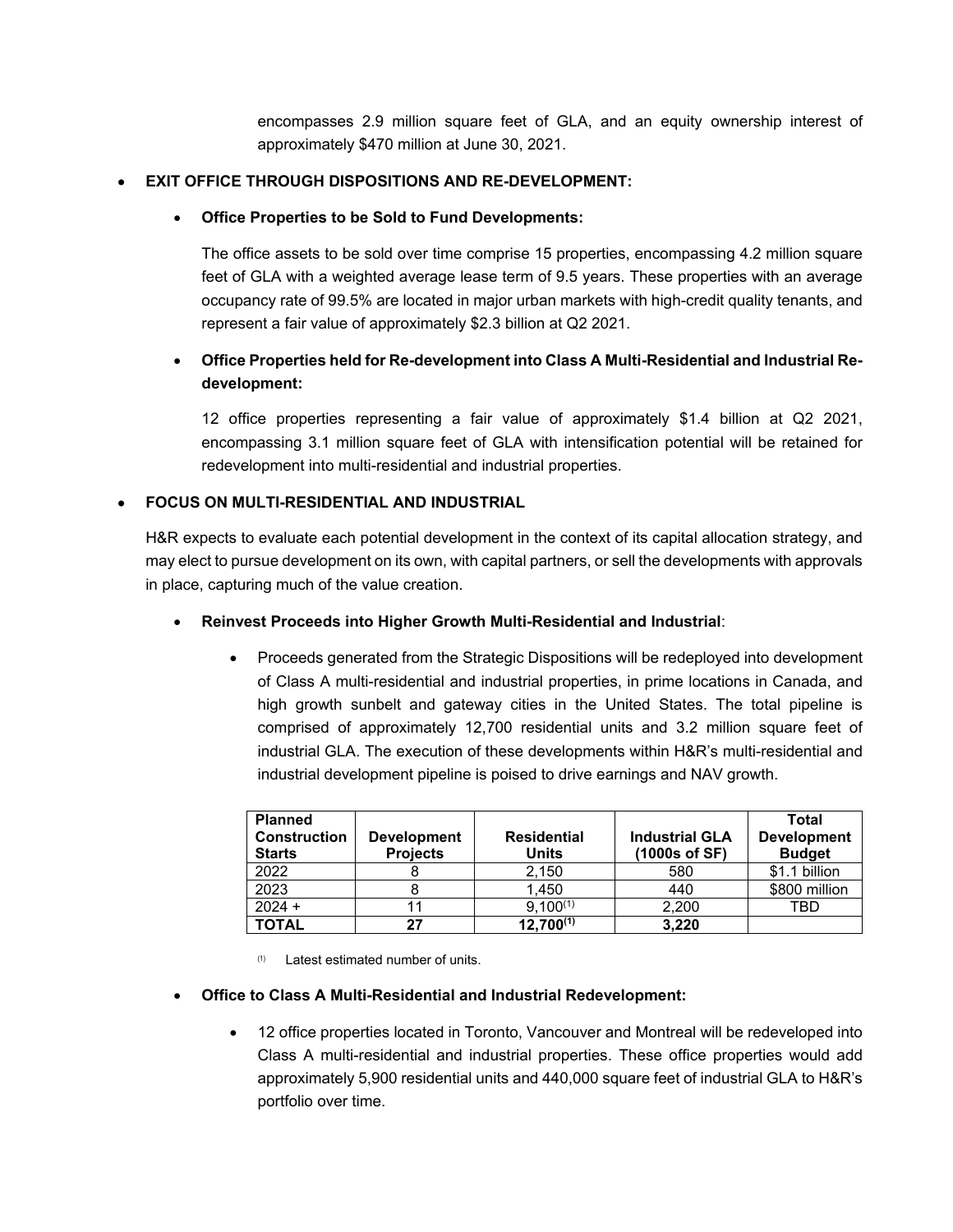### **Executive Leadership Appointments**

As part of this transformative initiative, H&R is pleased to announce the following executive officer appointments:

Philippe Lapointe – President Lantower Residential

Emily Watson – Chief Operating Officer of Lantower Residential

Colleen Grahn – President of Lantower Property Management

Robyn Kestenberg – Executive VP Office and Industrial

Matthew Kingston – Executive VP Development and Construction

In addition, upon completion of the Spin-Off, Alex Avery, who will be Chief Executive Officer and a Trustee of Primaris, will be resigning as an officer and Trustee of H&R REIT so that H&R and Primaris will be completely independent with no common officers or trustees.

### **PRIMARIS**

### **Built for the New Retail Landscape**

Primaris will have substantial scale, a differentiated financial model and a full service, vertically integrated management platform. The portfolio will include a combination of assets contributed by H&R and HOOPP, aggregating interests in 35 properties with an appraised value of approximately \$3.2 billion spanning 11.4 million square feet of GLA, at Primaris' interest. Primaris will be fully internally managed, with an independent board of trustees and operate as a distinct and separate publicly-traded entity upon completion of the Spin-Off. Immediately following the Spin-Off, H&R unitholders will directly own approximately 74% of Primaris units outstanding, and HOOPP will own approximately 26% of Primaris units outstanding.

"Primaris will be exceptionally well positioned to take advantage of market opportunities at a unique time in the evolution of the Canadian retail property landscape," said Alex Avery, who will be Chief Executive Officer of Primaris following the Spin-Off. "The scale and strength of the Primaris platform combined with its conservative financial model provides significant flexibility and capacity to both self-fund Primaris' strategy and positions it well to pursue investment opportunities in the current environment."

"HOOPP is excited to be Primaris' institutional partner to this important transaction, forming Canada's only publicly-traded, pure play national enclosed shopping centre REIT," said Eric Plesman, Head of Global Real Estate at HOOPP. "Primaris is a well-recognized Canadian operator with a significant track record, and is wellpositioned to grow and benefit from the economic recovery."

### **Key Transaction Highlights**

- **Large-Scale Canadian Enclosed Shopping Centre Portfolio:** Primaris' high-quality national portfolio will be comprised of dominant shopping centres located in primary and secondary Canadian markets. As one of the four largest enclosed shopping centre platforms in Canada, Primaris will be an essential partner for retailers, providing efficient access to key markets across the country.
- **Fully-Internal Management Platform and Strong Independent Board of Trustees:** Primaris' fullyinternal management platform capabilities span leasing, legal, finance, lease administration, human resources, information technology, accounting and reporting, operations, asset management and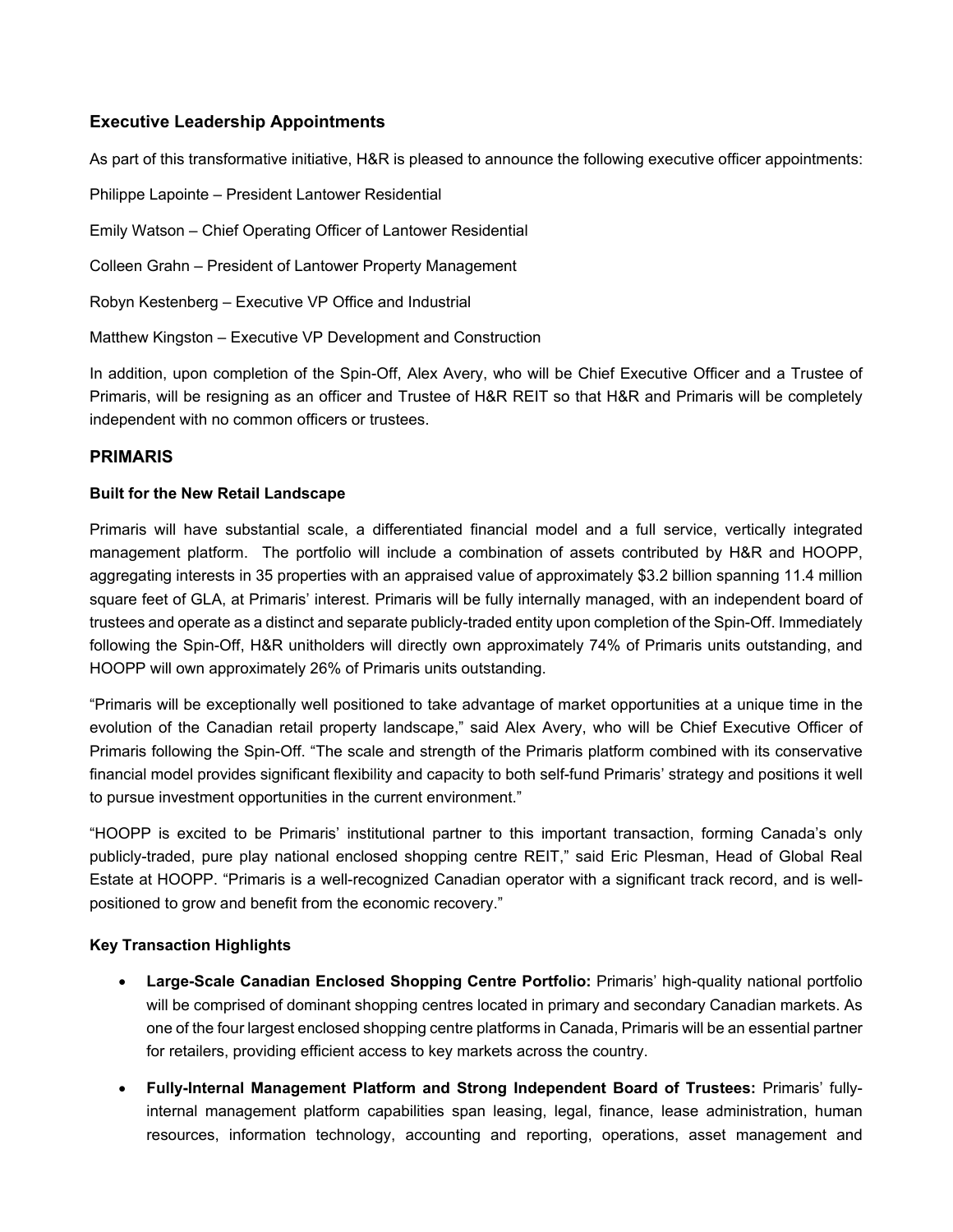development with nearly 20 years of operating history. Primaris' executive leadership team will be led by Alex Avery, current Executive Vice President, Asset Management & Strategic Initiatives at H&R REIT, and Patrick Sullivan, current Chief Operating Officer of H&R's Primaris division, bringing significant real estate investment, capital markets and retail property operating expertise. The incoming Board of Trustees has been selected to ensure strong and independent governance.

- **Differentiated Capital Structure and Financial Strategy:** Primaris' leverage at formation is expected to be approximately 29% Debt to Gross Book Value and 5.3x Debt to EBITDA. Its target payout ratio of 45% – 50% of FFO is expected to initially provide significant retained annual cash flow of approximately \$65 million to fund investments in development and acquisition opportunities and minimize reliance on external capital sources. This unique and flexible financial model is expected to differentiate Primaris, with leverage significantly below most Canadian REIT peers.
- **Strong Institutional Endorsement:** HOOPP, one of the largest and most successful pension fund investors in Canada, will be Primaris' largest unitholder, holding approximately 26% of outstanding units following the HOOPP Contribution, providing strong institutional support of Primaris' governance and strategy.
- **Excess Density and Substantial Intensification Potential:** The Primaris portfolio includes several urban properties with significant intensification potential. Dufferin Grove, Primaris' flagship 1,285 suite multi-residential development on four acres of excess land at Dufferin Mall is well advanced, with full zoning approval expected in 2021. Other significant intensification opportunities include Orchard Park in Kelowna, Place D'Orleans in Ottawa, Sunridge and Marlborough Malls in Calgary, among others. Internal development, intensification and adaptive reuse projects will be considered over time, in the context of alternative investment opportunities.

The property values and the resulting equity ownership in Primaris are based on recently completed independent third-party appraisals completed on 100% of the properties. H&R will contribute 27 properties with an appraised value of approximately \$2.4 billion aggregating 7.6 million square feet of GLA at Primaris' proportionate interest, and HOOPP will contribute eight properties with an appraised value of approximately \$0.8 billion, aggregating 3.8 million square feet of GLA.

Primaris will have a strong and well-diversified tenant base with its top ten tenants representing 29% of minimum rent. Canadian Tire, Walmart, Loblaws, TJX Companies and Bell Canada will be Primaris' largest tenants, and seven of the top ten tenants will be investment grade rated. Across Primaris' approximately 2,300 tenant portfolio, the weighted average lease term will be approximately 5.1 years.

Further information regarding the Spin-Off, including anticipated portfolio metrics and certain forecast financials will be included in the management proxy circular (the "Circular") expected to be mailed to H&R unitholders in November 2021. A Primaris investor presentation containing further information regarding the Spin-Off is available on H&R's website.

### **Details of the Spin-Off**

H&R's properties will be transferred to Primaris pursuant to a plan of arrangement (the "Arrangement"). Each existing H&R unitholder will receive one unit of Primaris for every one H&R unit held, subject to any consolidation or split of Primaris units pursuant to the Arrangement. After completion of the Arrangement, HOOPP's properties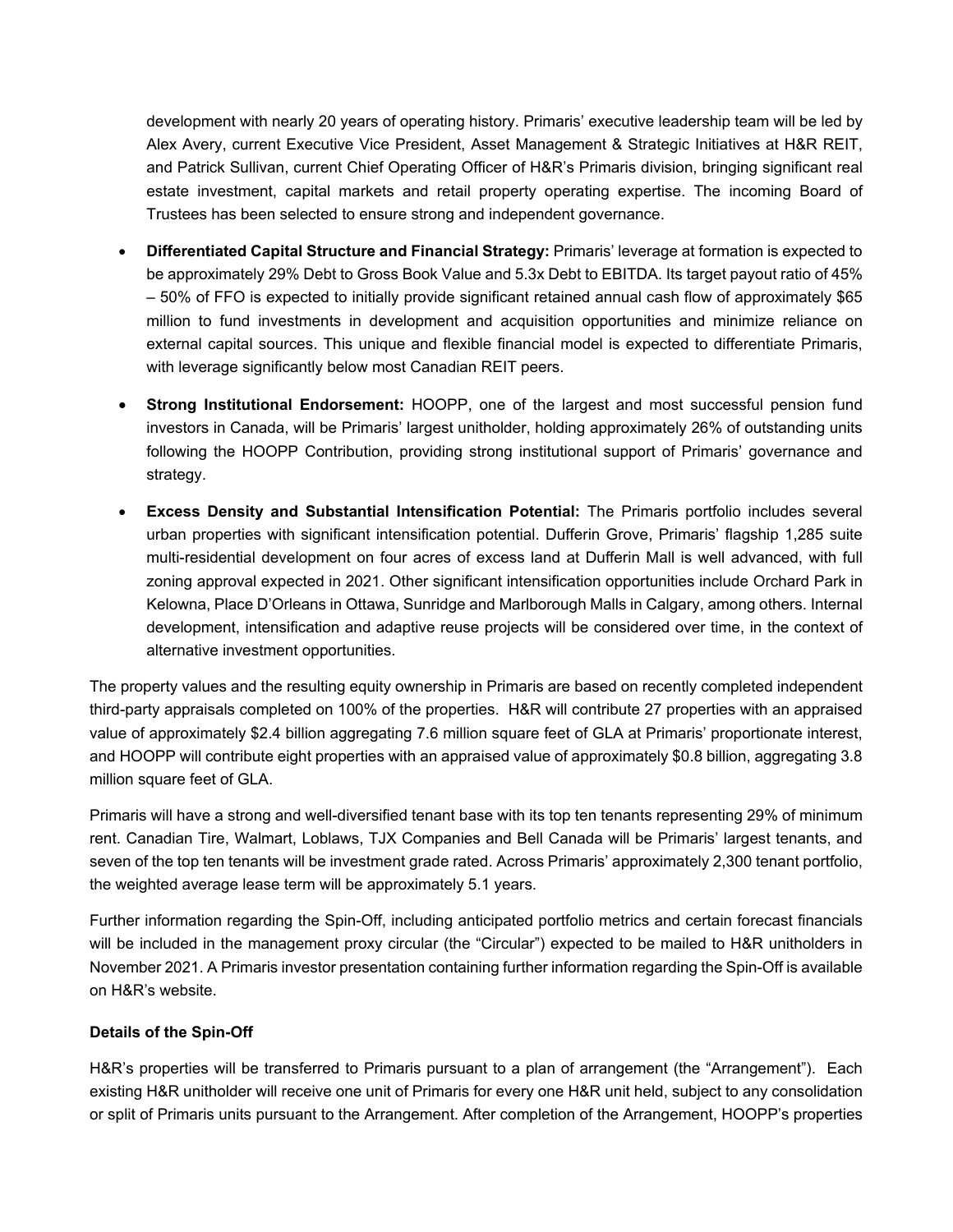will be sold to Primaris in consideration for units of Primaris. Following closing of the Arrangement and the HOOPP Contribution, H&R unitholders and HOOPP are expected to own an approximate 74% and 26% interest in Primaris, respectively.

In connection with the Arrangement, H&R will apply to the Court of Queen's Bench of Alberta for an interim order confirming, among other things, the calling and holding of a meeting (the "Meeting") of H&R unitholders to be held in December 2021 to approve the Arrangement. In addition, H&R has (i) applied to the Canada Revenue Agency for an advance income tax ruling confirming certain Canadian federal income tax consequences of the Arrangement (the "CRA Ruling"), and (ii) applied for conditional approval from the TSX for the listing and posting for trading of the Primaris units. Listing will be subject to the TSX's customary listing approval requirements.

The Arrangement is subject to the approval of H&R unitholders by way of the affirmative vote of at least two-thirds of the votes cast by H&R unitholders present in person or by proxy at the Meeting. The Board of H&R has determined that the Arrangement is in the best interests of H&R REIT and accordingly, H&R's Board recommends that H&R unitholders vote IN FAVOUR OF the Arrangement for the reasons to be set out in detail in the Circular. The H&R trustees have received a fairness opinion from their financial advisor, CIBC World Markets ("CIBC") that, subject to the assumptions, limitations and qualifications contained therein, (i) the distribution to H&R unitholders pursuant to the Arrangement is fair, from a financial point of view, to the H&R unitholders, and (ii) that the consideration to be paid to HOOPP by Primaris is fair, from a financial point of view, to Primaris.

If the Arrangement is approved by the H&R unitholders and assuming timely satisfaction (or waiver) of all other closing conditions, including receipt of a final order of the Court of Queen's Bench of Alberta and the CRA Ruling, it is anticipated that the transaction will be completed in late December 2021 or early 2022.

**The foregoing is qualified in its entirety by the more detailed information that will be included in the Circular. Unitholders are urged to carefully read the Circular, once available, before making their decision with regards to the Arrangement.** Copies of the arrangement agreement**,** purchase and sale agreement relating to the properties to be contributed by HOOPP and Circular will be available on SEDAR at www.sedar.com.

### **ADVISORS**

CIBC World Markets and Scotiabank are acting as financial advisors to H&R REIT. Blake, Cassels & Graydon LLP is acting as a legal counsel to H&R REIT.

BMO Capital Markets is acting as financial advisor to HOOPP. Torys LLP is acting as a legal counsel to HOOPP.

Real Asset Strategies is acting as investor relations advisor to H&R REIT.

### **CONFERENCE CALL**

A conference call and live audio webcast and accompanying presentation hosted by H&R REIT and Primaris will be held to discuss the strategic repositioning plan, including the Spin-Off of Primaris on Wednesday, October 27, 2021 at 11.00 a.m. Eastern Time. Participants can join by logging into the webcast here, or at www.hr-reit.com, and selecting Investor Events under the Investor Relations section, or by dialing 1-888-510-2507 or 1-289-514- 5065. Please connect at least 15 minutes prior to the conference call to ensure adequate time for any software download that may be required to join the webcast. The webcast will be archived on H&R's website following the call date.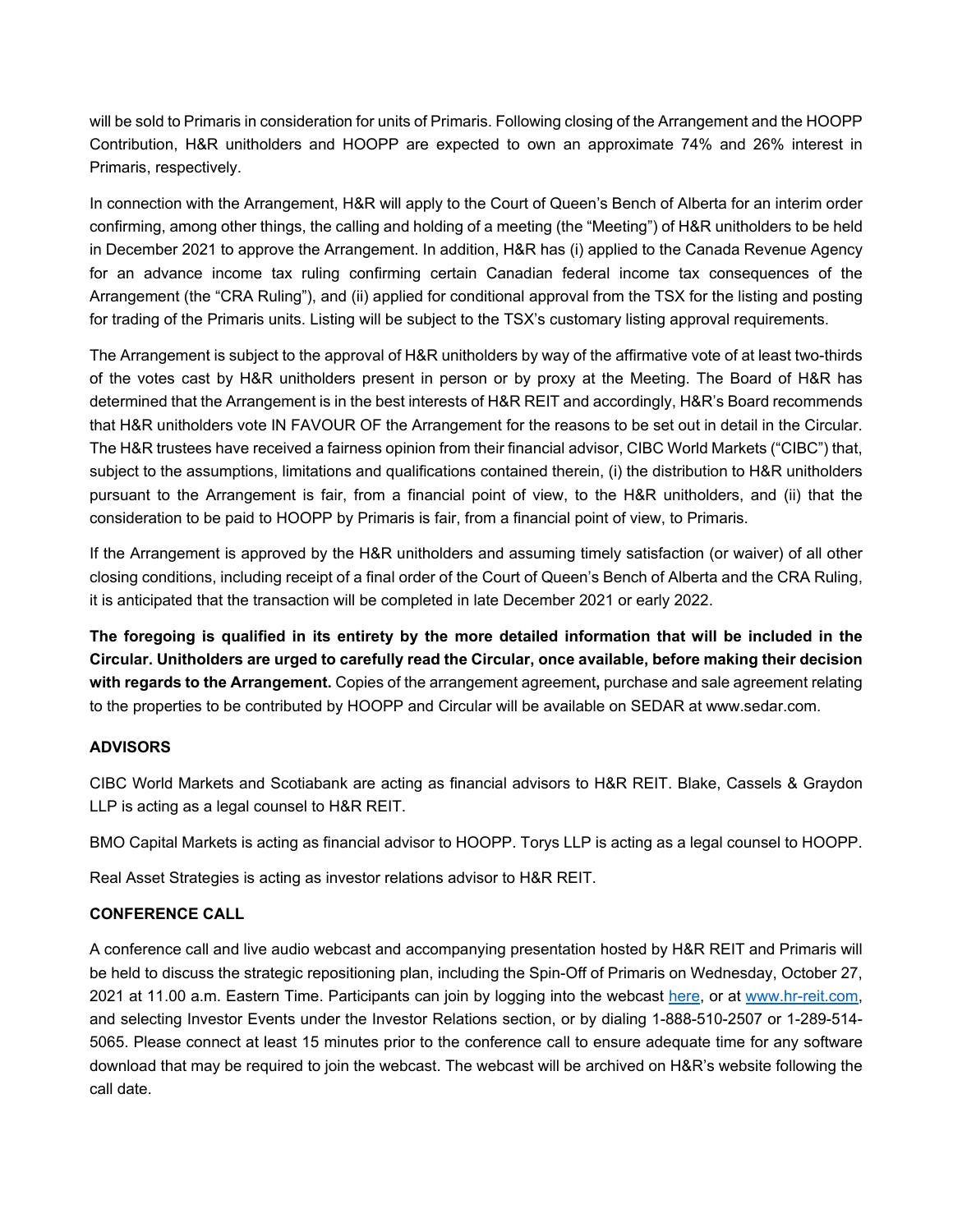For those unable to participate in the conference call at the scheduled time, it will be archived for replay beginning approximately one hour following completion of the call. To access the archived conference call by telephone, dial 1-800-770-2030 or 1-647-362-9199 and enter the passcode 7614157 followed by the pound key. The telephone replay will be available until November 3, 2021 at midnight.

Investor presentations for both H&R and Primaris are available on H&R's website at https://www.hrreit.com/investor-relations/#investorpresentation.

### **Q3 RESULTS UPDATED CONFERENCE CALL AND WEBCAST DATE**

H&R now intends to release its financial results for Q3 2021 on Monday, November 15, 2021. Management will host a conference call to discuss such financial results on Tuesday, November 16, 2021 at 9.30 a.m. Eastern Time. Participants can join the call by dialing 1-888-510-2507 or 1-289-514-5065. For those unable to participate in the conference call at the scheduled time, it will be archived for replay beginning approximately one hour following completion of the call. To access the archived conference call by telephone, dial 1-647-362-9199 or 1- 800-770-2030 and enter the passcode 3504623 followed by the pound key. The telephone replay will be available until Tuesday, November 23, 2021 at midnight.

A live audio webcast will be available through https://www.hr-reit.com/investor-relations/#investor-events. Please connect at least 15 minutes prior to the conference call to ensure adequate time for any software download that may be required to join the webcast. The webcast will be archived on H&R's website following the call date.

### **About H&R REIT**

H&R REIT is one of Canada's largest real estate investment trusts with total assets of approximately \$13.1 billion at June 30, 2021. H&R REIT has ownership interests in a North American portfolio of high-quality office, retail, industrial and residential properties comprising over 40 million square feet.

### **About the Healthcare of Ontario Pension Plan**

HOOPP serves Ontario's hospital and community-based healthcare sector, with more than 610 participating employers and 400,000 active, deferred and retired members. It operates as a private independent trust and is governed by a Board of Trustees with a sole fiduciary duty to deliver the pension promise.

HOOPP is fully funded and manages a highly diversified portfolio of more than \$104 billion in assets. The 10-year annualized rate of return is 11.16%. HOOPP's investing success is delivered by an in-house team of investment professionals.

HOOPP's real estate portfolio has a market value of more than \$15 billion, spanning multiple geographies and asset classes (office, logistics, retail, residential). The Fund continues to grow both the scale and scope of this portfolio, with a focus on high-quality assets and best-in-class partners that share our sustainable investing approach and creation of long-term value for our members. The real estate portfolio had a currency-hedged return of 8.2% over the past five years, which is \$1.8 billion over the benchmark.

### **Non-IFRS Financial Measures**

Growth in Same-Asset property operating income (cash basis) and Payout ratio as a % of FFO are both non-GAAP ratios that are more fully defined and discussed in H&R's MD&A in full as at June 30, 2021 and available on www.hr-reit.com and www.sedar.com. Debt to EBITDA is a non-GAAP ratio is calculated by dividing the total of: Debt (including mortgages payable, debentures payable, unsecured term loans and lines of credit) by (i)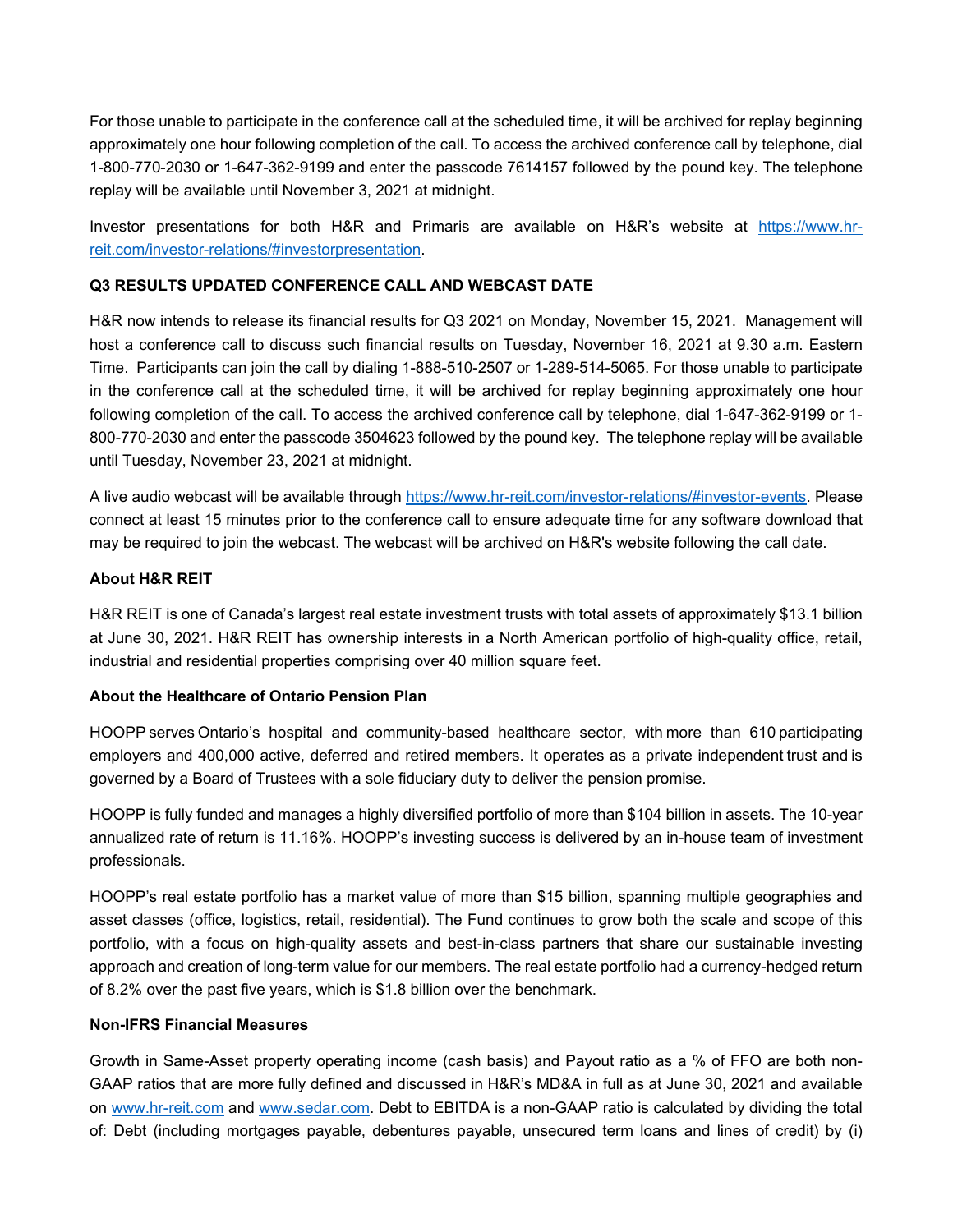property operating income (excluding straight-lining of contractual rent and IFRIC 21); (ii) finance income; and (iii) trust expenses (excluding the fair value adjustment to unit-based compensation). Management uses Debt to EBITDA to assess the REIT's leverage ratio.

These ratios do not have a standard meaning prescribed by GAAP and therefore they may not be comparable to similarly titled measurers presented by other publicly traded companies, and should not be construed as an alternative to other financial measures determined in accordance with GAAP.

#### **Forward-looking Information**

Certain statements in this news release contain forward-looking statements within the meaning of applicable securities laws (also known as forward-looking statements). These forward-looking statements include, but are not limited to H&R's plans, objectives, expectations and intentions, including the Spin-Off, the Strategic Dispositions, the timing thereof and the gross proceeds therefrom, the intention to develop and redevelop properties, management's beliefs regarding H&R's growth prospects and the ability to surface value for unitholders, the benefits of the strategic repositioning initiatives and the pro forma impact on H&R's portfolio and financial metrics, H&R's investment grade credit rating, combined annual distributions of H&R REIT and Primaris, H&R's target investment mix, the transaction with HOOPP, earnings and NAV growth as a result of execution of H&R's development pipeline, the timing and budgets for future developments, the size, asset value and portfolio metrics of Primaris upon completion of the Spin-Off and HOOPP Contribution, Primaris' ability to take advantage of market opportunities, Primaris' expected leverage, payout ratio, and annual retained cash flow, Primaris' growth potential, intensification opportunities, Primaris' capital structure and financing strategy, the timing of H&R's unitholders meeting and publication of related unitholder materials, the expected completion date of the proposed transaction, the ability to obtain the final order and the CRA Ruling on the terms and timing contemplated by the parties, to complete the Arrangement and the transaction with HOOPP on the terms and on the timing contemplated by management, the assumption that all necessary conditions will be met for the completion of the Arrangement and the pro forma information regarding Primaris. Such forward-looking statements reflect H&R's current beliefs and are based on information currently available to management. These statements are not guarantees of future performance and are based on H&R's estimates and assumptions that are subject to risks and uncertainties, including those to be set forth in the Circular and in H&R REIT's materials filed with the Canadian securities regulatory authorities from time to time, which could cause the actual results and performance of H&R to differ materially from the forward-looking statements contained in this news release. Although the forward-looking statements contained in this news release are based upon what H&R believe are reasonable assumptions, there can be no assurance that actual results will be consistent with these forward-looking statements. There can be no assurance that the proposed transaction will occur or that the anticipated benefits will be realized. The proposed transaction is subject to approval by the Court of Queen's Bench of Alberta, H&R unitholders and by the TSX and the fulfillment of certain conditions, and there can be no assurance that any such approvals will be obtained and/or any such conditions will be met. The proposed transaction could be modified, restructured or terminated. All forward-looking statements in this news release are qualified by these cautionary statements. These forward-looking statements are made as of today and H&R, except as required by applicable law, assume no obligation to update or revise them to reflect new information or the occurrence of future events or circumstances.

Additional information regarding H&R REIT is available at http://www.hr-reit.com and on www.sedar.com. For more information, please contact Alex Avery or Larry Froom, H&R REIT (416) 635-7520, or e-mail info@hrreit.com